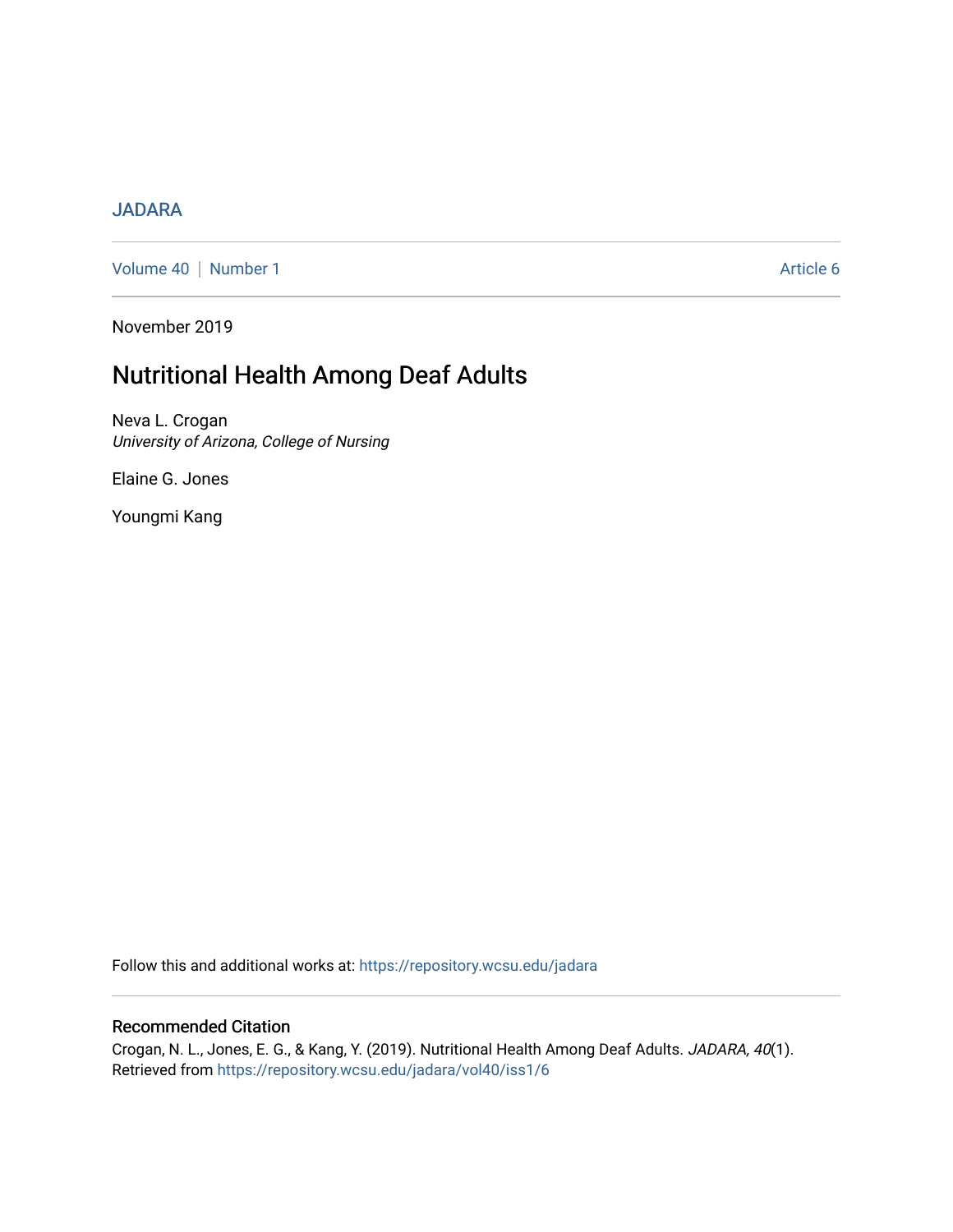#### NUTRITIONAL HEALTH AMONG DEAF ADULTS

# Neva L. Crogan, Ph.D., Elaine G. Jones, Ph.D., and Youngmi Kang, M.S.

University of Arizona, College of Nursing

#### Abstract

The purpose of this study was to describe nutritional health of Deaf adults in terms of nutrition knowledge, eating patterns, and Body Mass Index (BMI). Fifty-seven Deaf adults in the Tucson and Phoenix, Arizona, metropolitan areas completed 3-day eating diaries, sections B and C of the General Nutrition Knowledge Questionnaire for adults, and were measured for height and weight for BMI. Analysis found an average score of 50% on the nutrition knowledge questionnaire, 33.10 % of dietary calories came from fat; less than 1 serving of fruit per day and slightly more than one serving of vegetables per day and most were overweight (average BMI 26.90).. Results support the need for culturally appropriate nutrition education to increase nutrition knowledge, improve eating patterns and encourage healthy weights among Deaf adults.

#### Introduction

The purpose of this article is to depict the nutritional health of Deaf adults by describing the relationships between nutrition knowledge, eating patterns, and Body Mass Index (BMI). The term "Deaf" refers to people who experienced a significant hearing loss at an early age, use sign language communication in adulthood and participate in social events and organizations with other Deaf community members (Padden & Humphries, 1988; 2005; Stebnicki & Coeling, 2002). The shared language of Deaf culture, American Sign Language (ASL) and the identification with Deaf communities unite Deaf persons as a unique linguistic minority and may simultaneously separate them in many ways from the hearing world.

Deaf persons' access to health-related information is limited by barriers to spoken or written language including limited access to television, radio and other sound-based charmels for public information. Deaf adults may also have limited ability to read and understand written English, making written health information essentially inaccessible (Allen, 1994), including text-based internet information (Bowe, 2002, Zazove et al, 2004). In addition, communication with health providers (hearing doctors and nurses) is often difficult as the medical profession is typically inexperienced in accommodating the communication needs of Deaf people and have little understanding of Deaf culture (Bamett, 2002). Poor eating patterns and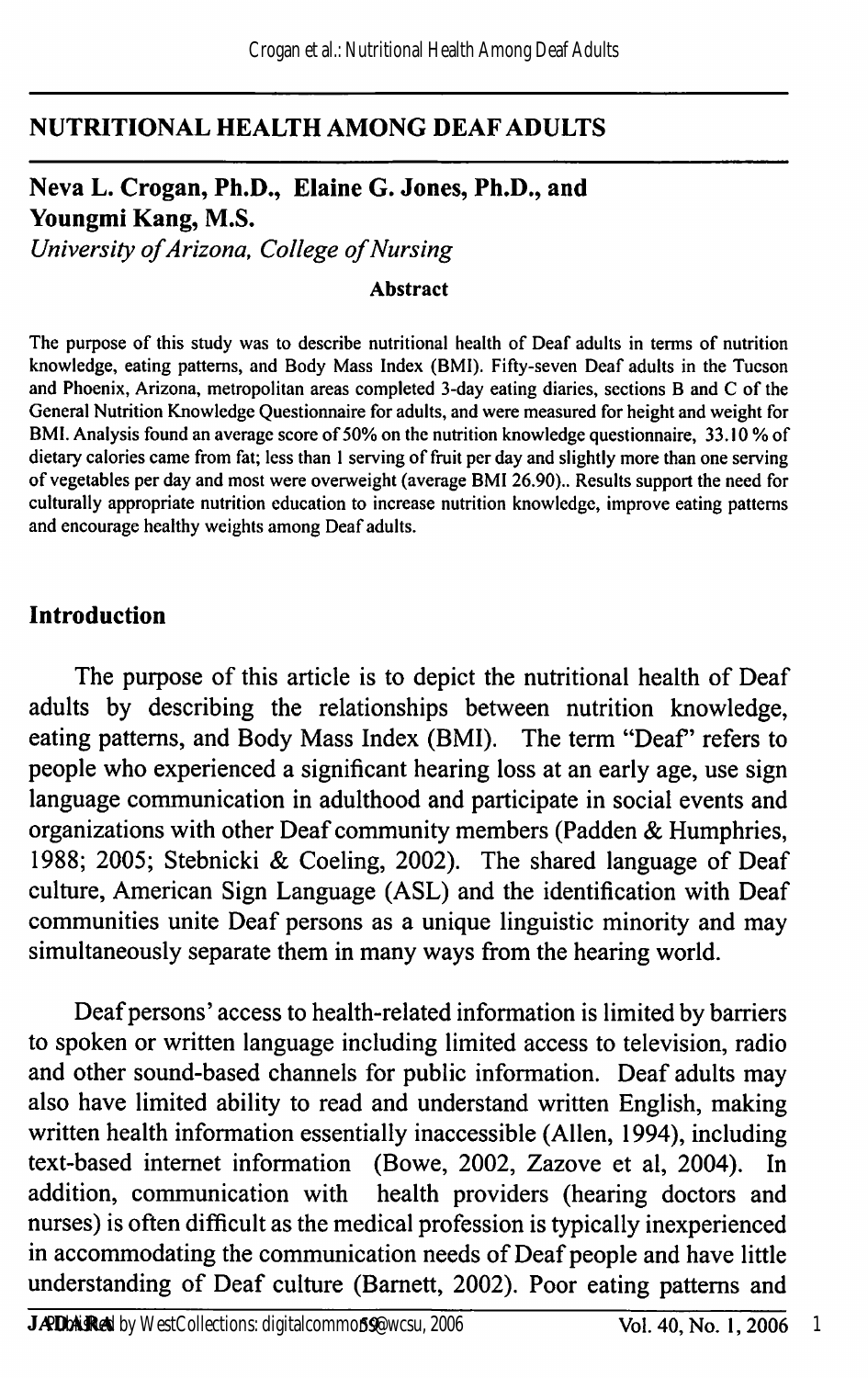overweight are significant health problems among American adults, leading to increased risk of chronic illness and disease, especially for cardiovascular disease (CVD). However, little is known about the nutritional health among culturally Deaf adults.

#### Background

There is general agreement in the literature that key behavioral factors in preventing CVD and other diseases include low-fat diets with adequate servings of fhiits and vegetables, maintaining normal weight, regular exercise or regular, moderate physical activity, smoking cessation, and stress management to decrease perceived stress (American College of Sports Medicine, 2005; American Heart Association, 2006). Reducing risk for CVD is especially important as it remains the leading cause of death in the United States and many of the risk factors are modifiable.

The scientific position of the American Heart Association (AHA) is that reducing dietary saturated fat and cholesterol is effective to lower the risk of CVD in the general population. Since excessive serum cholesterol has been linked with CVD, interventions to decrease risk of CVD or reverse atherosclerotic processes are needed to focus on preventing or decreasing excessive cholesterol levels. Across race and ethnicity about 50% of Americans have total cholesterol levels over 200mg/dL. These levels are associated with increased risk for CVD (Gulanick & Cofer, 2000).

The Dietary Guidelines for Americans (2005) published every five years by the Department of Health and Human Services and the United States Department of Agriculture includes nine chapters that address the relationship between diet and chronic illness. The Guidelines mirror the scientific position of AHA by recommending that Americans choose a diet low in saturated fat and cholesterol and moderate in total fat. The total recommended intake of total fat should be 20-35% of calories with 10% from saturated fat. A diet high in saturated fats and cholesterol has been shown to increase the risk for CVD in most populations. Diets low in saturated fats and cholesterol lead to reduced CVD risk (AHA, 2006).

Fruits and vegetables are equally important in reducing CVD risk in the general population. In a 1990 report by the World Health Organization, the average diet should include 400 g of fruits and vegetables (5 servings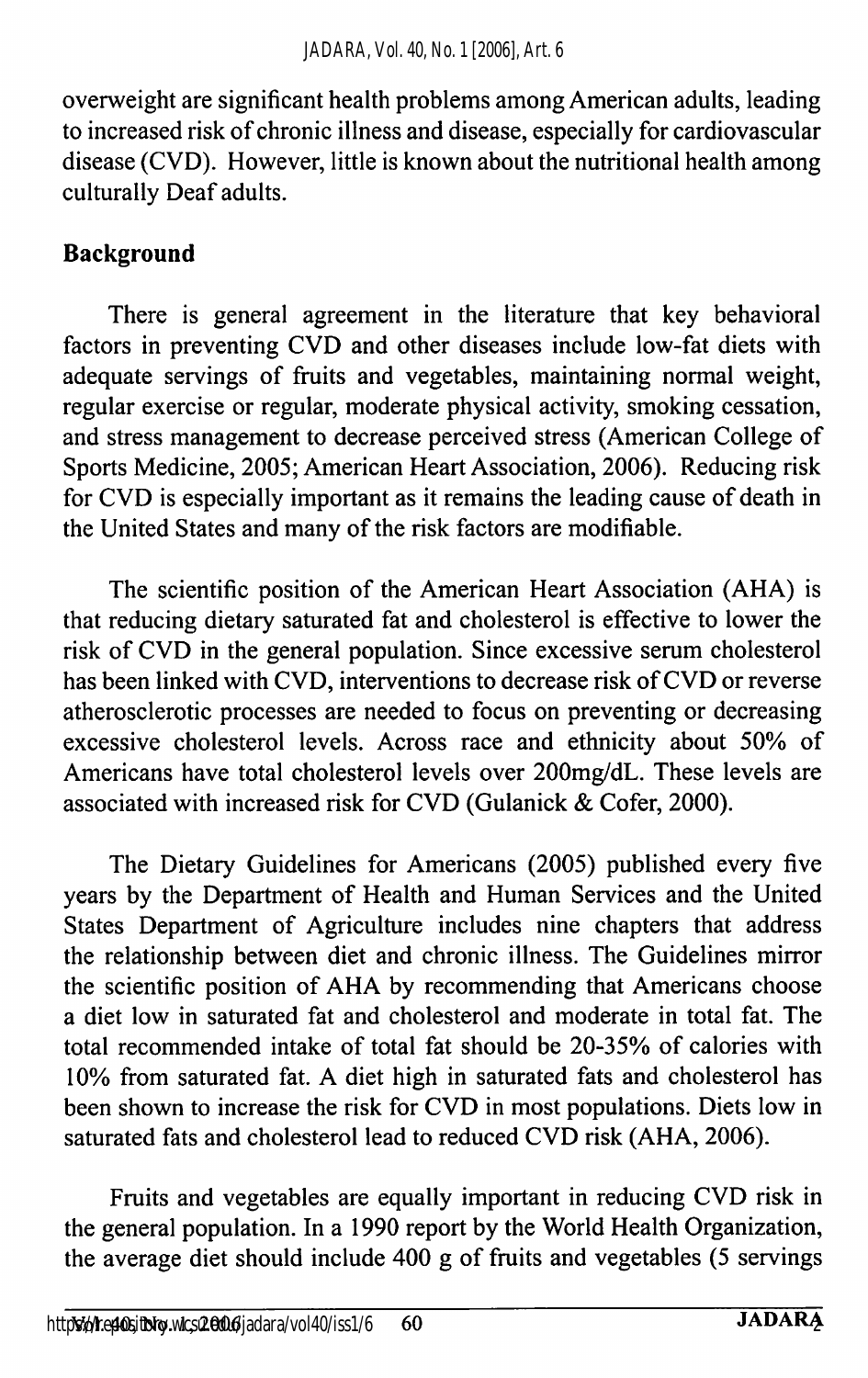per day). This recommendation was further defined in 1997 by the World Cancer Research Fund with their recommendation that vegetables and fruit should provide 7% or more of total calories, or an intake of 400-800 g per day. These recommendations are consistent with the AHA Step 1 diet intended for primary prevention for persons whose fat intake is above the recommended level.

The AHA notes that obesity is now recognized as a major, independent risk factor for heart disease. African-Americans, Mexican-Americans, and Native Americans have somewhat higher rates of obesity than white/non-Hispanic groups (AHA, 2006). Obesity adversely affects all components of the lipid profile: a 5-10 pound weight gain in the average person can raise total cholesterol by 10 mg/dL (Oberman, Kreisberg & Henkin, 1992). The AHA recommends using Body Mass Index (BMl) as a measure of overall body composition. The Dietary Guidelines for Americans (2005) recommends that Americans aim for a healthy weight defined as a BMI from 19-24 kg/m2. A BMI from 25-29 refers to overweight and a BMI of 30 or more obesity. Being overweight or obese increases the risk for high blood pressure, high blood cholesterol, heart disease, stroke, diabetes, certain types of cancer, arthritis, and breathing problems (The Dietary Guidelines for Americans).

A literature search revealed no studies specifically addressing nutrition among Deaf persons. However, two descriptive studies of Deaf adults' health provide some evidence that nutrition knowledge, eating patterns and weight may be significant problems among Deaf adults as among the general population (Advocate Health Care-Sinai Health System [AHC-SHS], 2004; Jones, Renger & Firestone, 2005).

AHC-SHS (2004) collaborated to survey 203 culturally Deaf adults in the Chicago area about various aspects of their health including health knowledge and behaviors (Margellos-Anast, et al, 2005). The survey included questions about CVD risk factors and health habits. Surveyers did not ask directly about participants' height and weight or diets, but did ask if they thought they were overweight. Overall, about 44% of respondents said they were overweight. The researchers noted that the Deaf adults in their study were receiving health care from very Deaf-friendly organizations and that the health knowledge and health status of Deaf adults who had less access to health information were likely to be worse.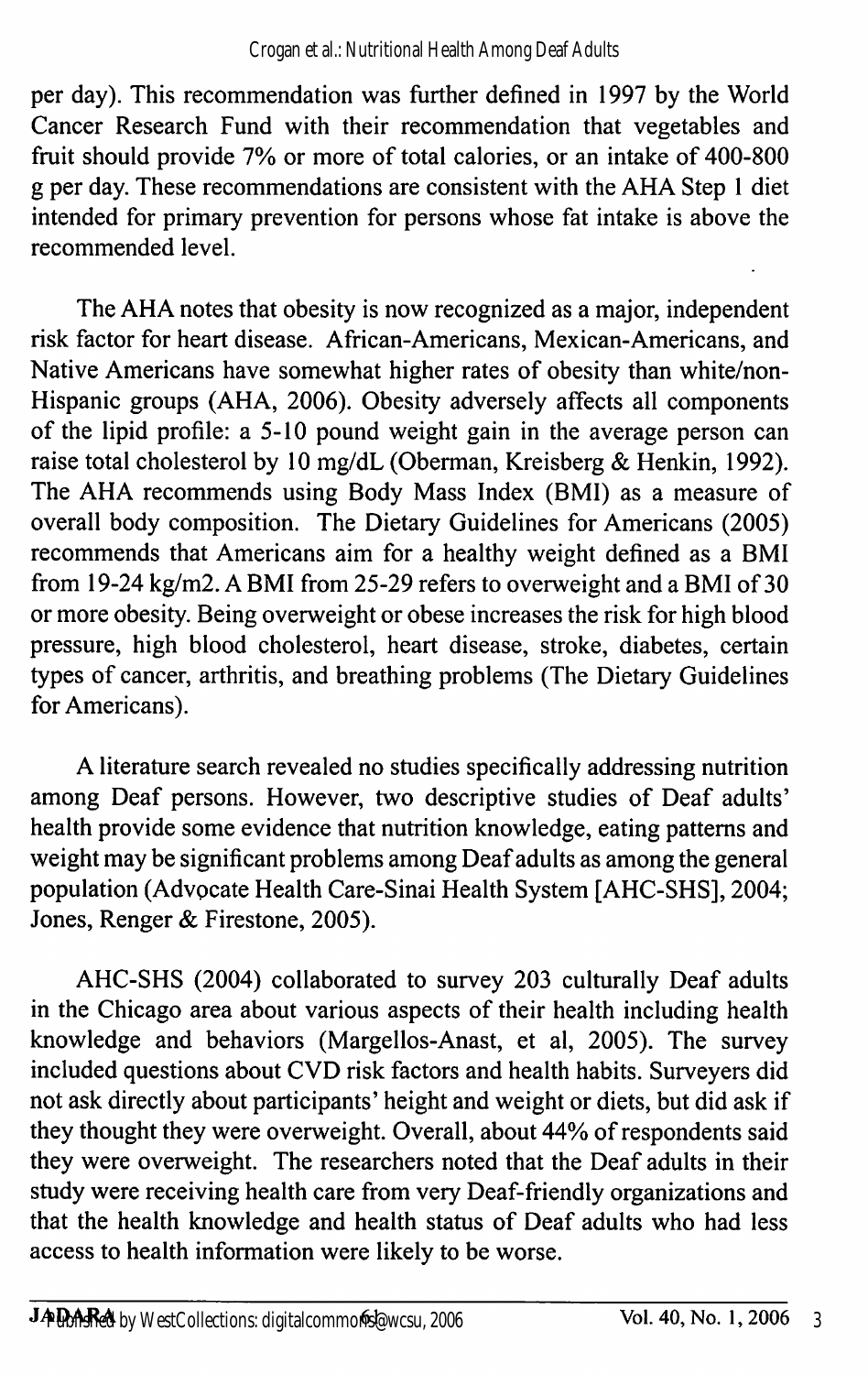Jones, Renger and Firestone (2005) reported results of a Deaf community analysis to identify the health education priorities in Arizona Deaf communities. Results included analysis of interviews (in sign language) with 111 Deaf adults regarding CVD risk factors. Nearly half (49%) reported diets that were moderate-high fat, 43% were overweight (BMI>25), with more women than men who were obese. Although useful, these prior descriptive studies did not include data about the nutritional knowledge, eating patterns or BMI among their samples. The purpose of this article is to depict the nutritional health of Deaf adults by describing the relationships between nutrition knowledge, eating patterns, and Body Mass Index (BMI).

#### **Methods**

#### Sample and Setting

The sample was drawn from participants in a study to pilot test the Deaf Heart Health Intervention (NINR: 1 R15 NR008009-01). Selection criteria included: (a) 18 years or older and (b) self-identified as a member of deaf culture. Persons under 18 years of age were not eligible for participation because the content and teaching strategies of the intervention were designed for adults. The study was approved by the University of Arizona Institutional Review Board for Protection of Human Subjects prior to subject recruitment. The consent form was translated into ASL, presented to potential participants on videotape, and any questions were answered in sign language as part of the consenting procedure (Jones, Mallinson, Phillips, & Kang, 2006). Results presented in this article based on analysis of data from fifty-seven participants who completed baseline data collection for all three nutrition related measures: the general nutrition questionnaire, the 3-day eating diary and height and weight measures for BMI. Demographic characteristics are described in Table 1.

# Deaf Heart Health Intervention

The Deaf Heart Health Intervention (DHHI) was designed specifically for Deaf adults and included content on CVD, heart-healthy nutrition, physical activity and exercise, smoking cessation, and stress management. The program was based on recommendations from the American Heart Association leading to primary prevention of CVD. The theoretical foundations for the DHHI are in social cognitive theory (Bandura, 1986, 1995); complemented with research findings about the preferred teaching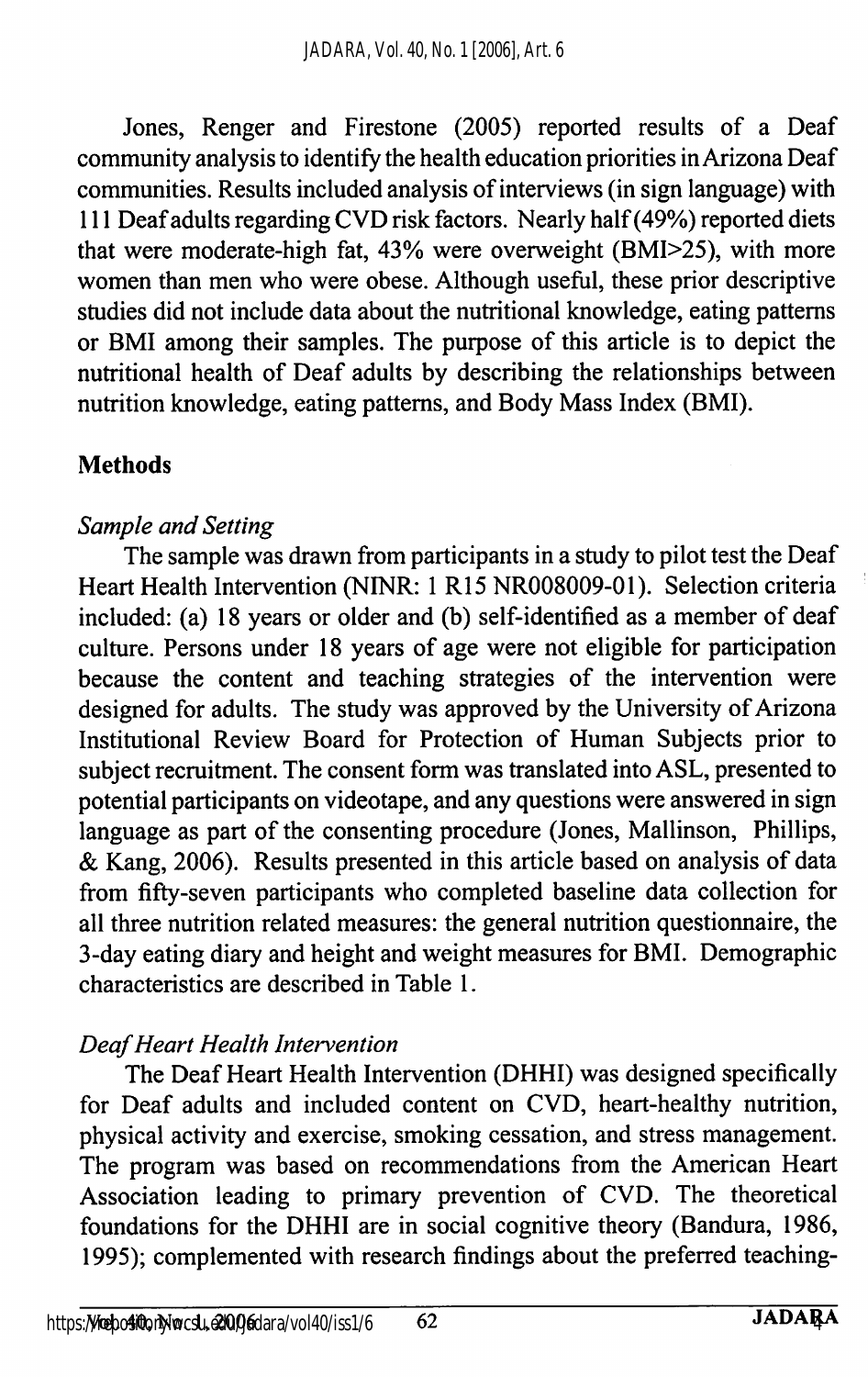learning strategies of Deaf adults (Lang, McKee, & Conner, 1993; Lang, Stinson, Basile, Kavanagh, & Liu, 1999), knowledge of Deaf life ways (Dolnick, 1993; Padden & Humphries, 1988, 2005) and community health worker literature. A number of health education programs targeting specific ethnic or geographic communities have successfully utilized lay community health workers drawn from the targeted community (e.g. Eng, Parker, & Harlan, 1997; Hill, Bone, & Butz, 1996) to encourage health behavior change among participants (Quinn & McNabb, 2001). The DHHI was taught by a trained. Deaf lay heart health teacher over an 8-week period of time for a total of 16 hours of in-class time. Program outcomes are reported elsewhere.

#### Study Measures Eating Patterns

Participants completed a 3-day diary of their food and fluid intake which was then analyzed using the Nutritionist Five, First DataBank (1998). This program can analyze diets for up to 80 nutrients and includes over 15,000 foods/ingredients. The results of the diet analysis were compared to the nutrition targets in terms of fat content, number of servings of fruits and vegetables, and caloric intake matched to a healthy BMI (19-24 kg/m2).

# Body Mass Index (BMI)

BMI was determined by dividing the person's weight (in kilograms) by their height in meters squared. The weight and height measures were taken using one balance scale calibrated to zero before each subject was weighed. Participants were measured in street clothes without shoes, in a location where the measures could not be viewed by others.

# The General Nutrition Questionnaire for Adults

Each participant completed sections B and C ofthe sign-language version of the General Nutrition Questionnaire for Adults (GNQA) (Parmenter & Wardle, 1999). The questions were administered in sign language on video and answers were circled on an answer sheet, with answers represented in both words and pictures on the answer sheet. Pictures of food items were added next to each answer, assisting the participant to understand (visualize) the question more fully and to ensure that English literacy was not necessary to respond to the signed questions about foods. The sections of the GNQA chosen measure the ability to classify foods (Section  $B =$ 69 items) and skills in choosing everyday foods (Section  $C = 10$  items).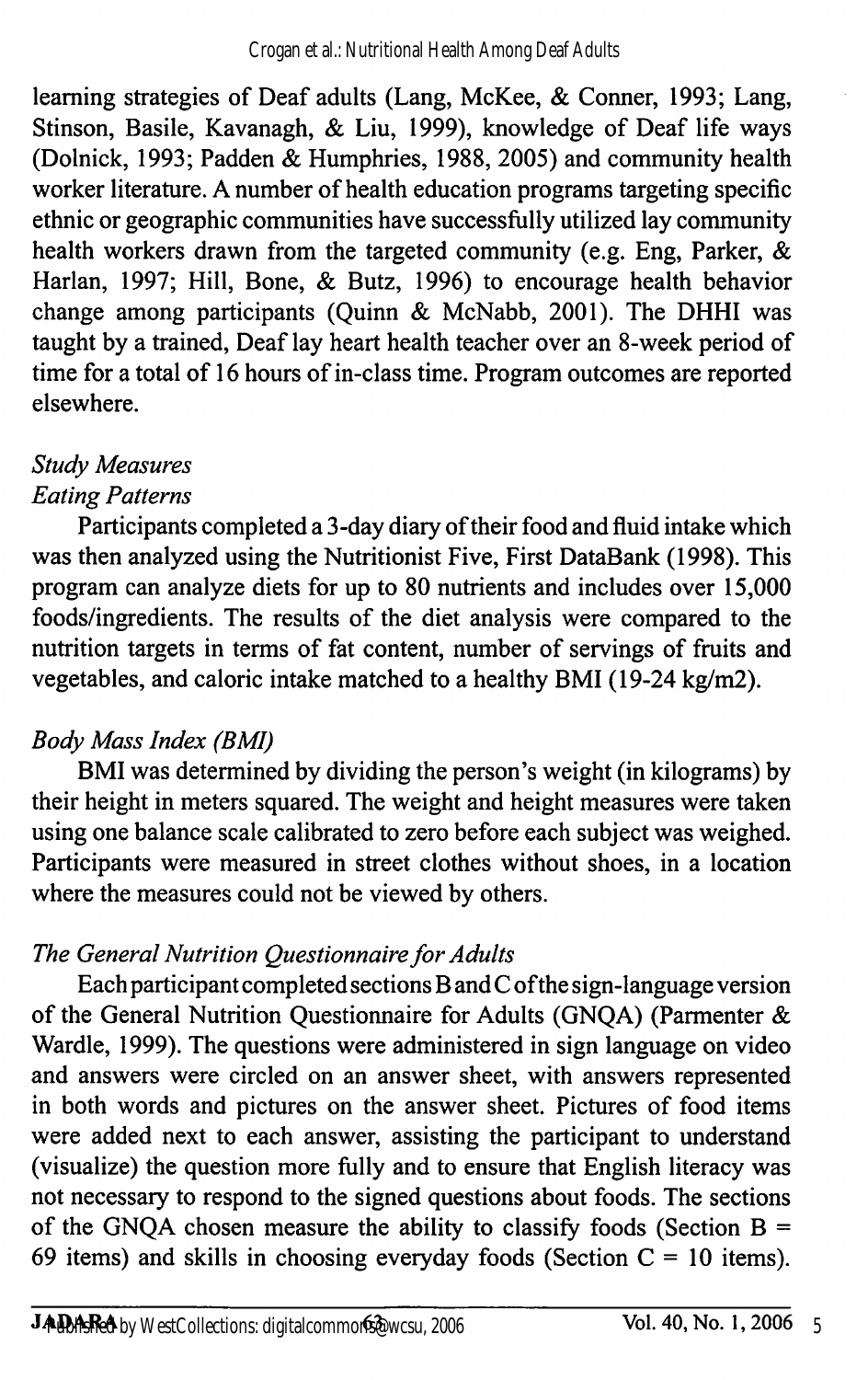Sections A (4 items about what advice experts give) and D (10 items about health problems or diseases) were not utilized due to incongruity with study aims. The internal consistency for all four sections range from alpha's of 0.70 to 0.94. Cronbach's alpha coefficient for the entire questionnaire is 0.97. Test-retest reliability for the full questionnaire is 0.98.

### Results

Data were analyzed using descriptive statistics and mean scores of nutritional measures. Bivariate analyses included Pearson correlation coefficients of nutritional measures and Cronbach's alpha for internal consistency of measures of nutritional knowledge.

#### Nutrition knowledge

On average, participants scored 50% (39 of 79 items correct) on the nutrition knowledge questionnaire (Sections B+C). Mean scores are reported on Table 2. Participants who reported eating more fhiit were found to have greater nutrition knowledge (Section  $C$  - skills in choosing everyday foods)  $(r=.32)$ . Participants with a higher BMI also had greater nutrition knowledge (Section B – ability to classify foods into groups)  $(r=.31)$ . Correlations among nutritional measures are shown in Table 3.

# Eating patterns and BMI

Participants reported that on average 33.10% of their dietary calories came from fat. The number of servings of fruit each day averaged less than 1 (.64), for vegetables 1.14. Total daily servings of fruit and vegetables averaged 1.78. Average reported BMI was 26.90. Mean scores are reported on Table 2.

#### Internal reliability of the nutritional measures

Intemal consistency of the nutritional knowledge scales (Sections B and C) was .89. Intemal reliability of nutrition measures are shown in Table 4.

#### Discussion

In this study, most participants (67%) were white women, age 40 years or greater (72%), not married (59%), and had less than a high school education (65%). BMI averaged 26.90 (SD 5.28; range 16.04-38.47). A BMI from 25-29 refers to overweight and a BMI of 30 or more obesity (The Dietary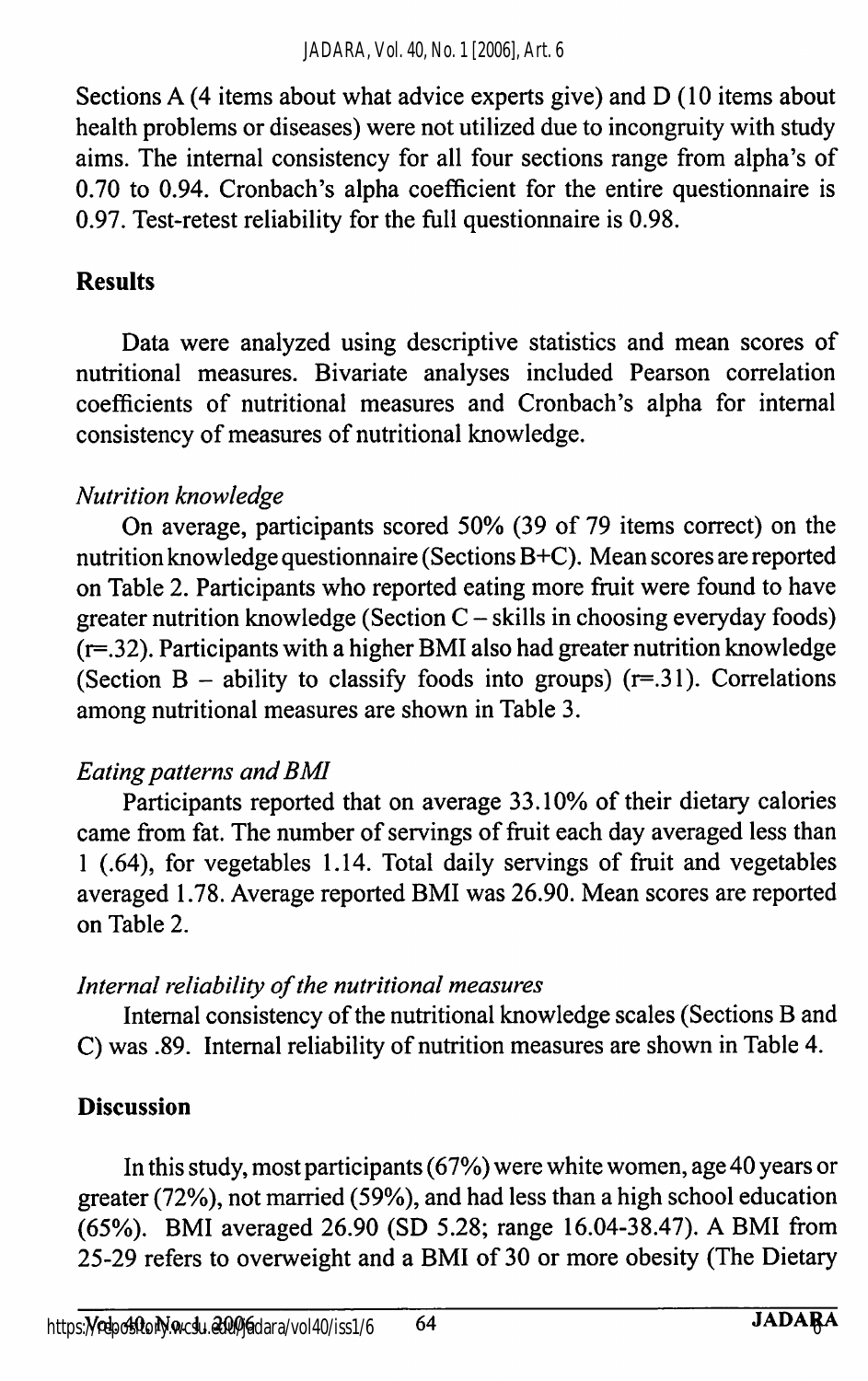Guidelines for Americans). Poor diet and physical inactivity resulting in an energy imbalance (more calories consumed than expended), are important factors contributing to the increase in overweight and obesity. (The Dietary Guidelines for Americans). A high prevalence of overweight and obesity is of great public health concern because excess body fat leads to a higher risk for co-morbid conditions such as type 2 Diabetes, hypertension, CVD, stroke, gall bladder disease, gout, osteoarthritis and some types of cancers.

Participants in this study were at increased risk due to being overweight; plus they lacked the nutrition knowledge to make good food choices. Of concern, however, was that participants with higher BMI's also scored higher on Section B of the nutrition knowledge questionnaire suggesting that they may know how to classify foods, but choose to eat inappropriate amounts of food leading to weight gain. Section B measures the ability to classify or identify foods into groups.

Most reported eating less than one serving of fruit per day and slightly more than one serving of vegetables per day. Of interest, those that ate more fruit were more likely to have greater nutrition knowledge (Section C) (r=.32) suggesting that a primary prevention program aimed at improving nutrition knowledge may have a positive effect on nutrition knowledge, food intake, and subsequent nutrition health. Conclusion

Additional studies are needed to further explore the relationship between eating pattern (actual behavior) and nutrition knowledge. Accommodating the physical and sociocultural dimensions of Deafness in a variety of primary prevention programs aimed at improving health status for Deaf adults are needed and should be investigated.

Neva L. Crogan, PhD, APRN, BC, (520) 626-3770 Voice<br>GNP, FNGNA (520) 626-7891 Fax Elaine G. Jones, PhD, RN, FNAP ncrogan@nursing.arizona.edu<br>Youngmi Kang, MS, RN, energy eiones@nursing.arizona.edu Doctoral Candidate ykang@nursing.arizona.edu The University of Arizona College of Nursing Tucson, AZ

(520) 626-7891 Fax ejones@nursing.arizona.edu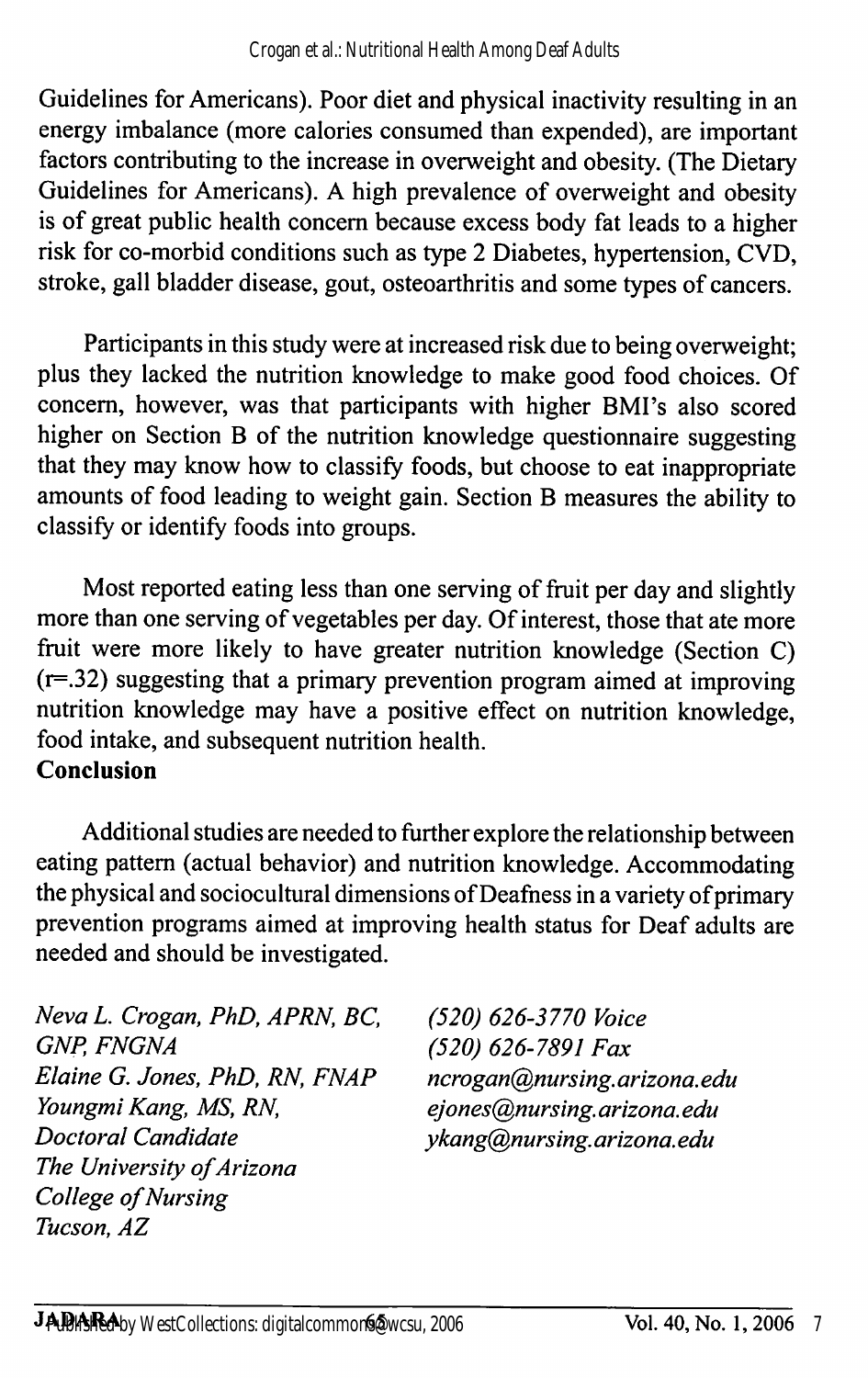#### References

Advocate Health Care & Sinai Health System. (2004, February). Improving access to health and mental health for Chicago's Deaf community: A survey of Deaf adults. Final Survey Report. [Electronic version]. Retrieved October 27, 2006 from http://healthtrust.net/index.php?option=com\_content&task= view&id=29&Itemid=61

Allen TE. (1994). Why are the deaf and hard-of-hearing students leaving high school and entering postsecondary education? Paper submitted to Pelavin Research Institute as part of the project, A Comprehensive Evaluation to the Postsecondary Educational Opportunities for Students who are Deaf or Hard of Hearing, funded by the U.S. Office of Special Education and Rehabilitative Services. Available at the following web address: http:// gallaudet.edu/~cadsbeb/whodeaf.html.

American College of Sports Medicine (2005). Accessible at web site http:// www.ascm.org.

American Heart Association. (2006) accessible at web site http://www. americanheart.org,, accessed 10-17-06

Bandura, A. (1986). Social foundations of thought and action: A social cognitive theory. Englewood Cliffs, NJ: Prentice-Hall.

Bandura, A. (1995). Self-efficacy in changing societies. New York: Cambridge University Press.

Bamett, S. (2002). Cross-cultural communication with patients who use American Sign Language. Family Medicine. 34(5), 376-82.

Bowe, F.G. (2002). Deaf and hard of hearing Americans' instant messaging and email use: a national survey. American Annals of the Deaf 147(4): 6-10.

Dolnick, E. (1993, Sept). Deafness as culture. The Atlantic Monthly, 37- 53.

Eng, E., Parker, E., & Harlan, C. (1997). Lay health advisor intervention strategies: A continuum from natural helping to paraprofessional helping.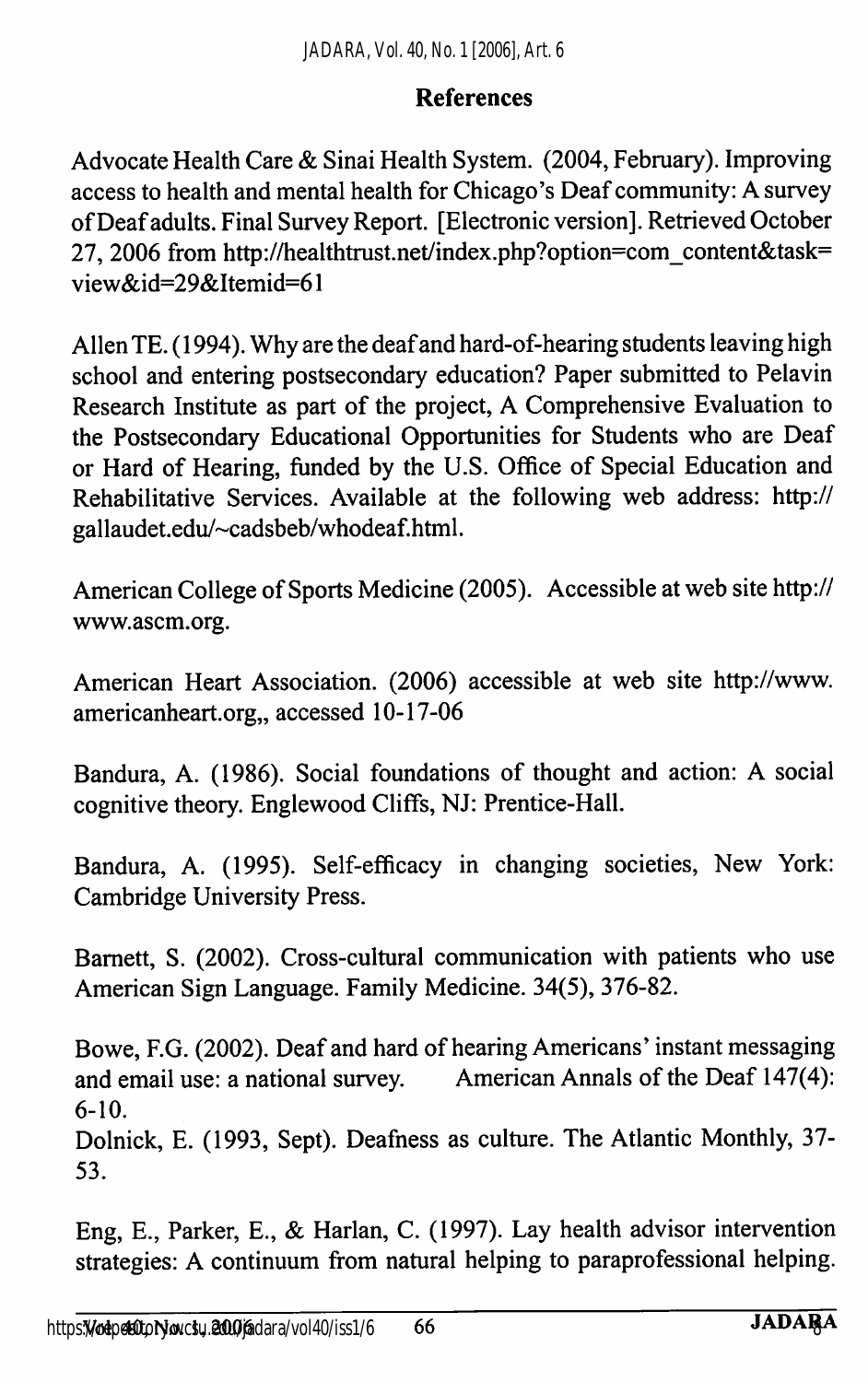Health Education and Behavior, 24(4), 413-417.

Gulanick M, & Cofer LA. (2000). Coronary risk factors: Influences on the lipid profile. Journal of Cardiology Nursing, 14(2), 16-28.

Hill, M.N., Bone, L.R., & Butz, A.M. (1996). Enhancing the role of community health workers in research. IMAGE, 28, 221-226.

Jones, E.G., Mallinson, R.K., Phillips, L., & Kang, Y. (2006). Challenges in language, culture, and modality. Nursing Research 55(2), 75-81.

Jones, E. G., Renger, R., & Firestone, R. (2005). Deaf community analysis for health education priorities. Public Health Nursing 22, 27-35.

Lang, H.G., McKee, B.G., & Conner, K.N. (1993). Characteristics of effective teachers: A descriptive study of perceptions of faculty and deaf college students. American Annals of the Deaf, 138(3), 252-259.

Lang, H.G., Stinson, M.S., Basile, M., Kavanagh, P., & Liu, Y. (1999). Learning styles of deaf college students and teaching behaviors of their instructors. Journal of Deaf Studies and Deaf Education, 4, 16-27.

Margellos-Anast, H., Hedding, T., Perlman, T., Miller, L., Rodgers, R., Kivland, L, DeGutis, D., Glloth, B., & Whitman, S. (2005). Developing a standardized comprehensive health survey for use with deaf adults. American Annals of the Deaf, 150 (4), 388-96.

Nutritionist Five (1998). First DataBank, computer software.

Oberman A, Kreisberg R, Henkin Y. (1992). Principles and Management of Lipid Disorders: A Primary Care Approach. Philadelphia, Pa: Williams &. Wilkins.

Padden, C., & Humphries, T. (1988). Deaf in America: Voices from a culture. Cambridge, Massachusetts: Harvard University Press

Padden, C. & Humphries, T. (2005). Inside Deaf Culture. Harvard University Press: Boston.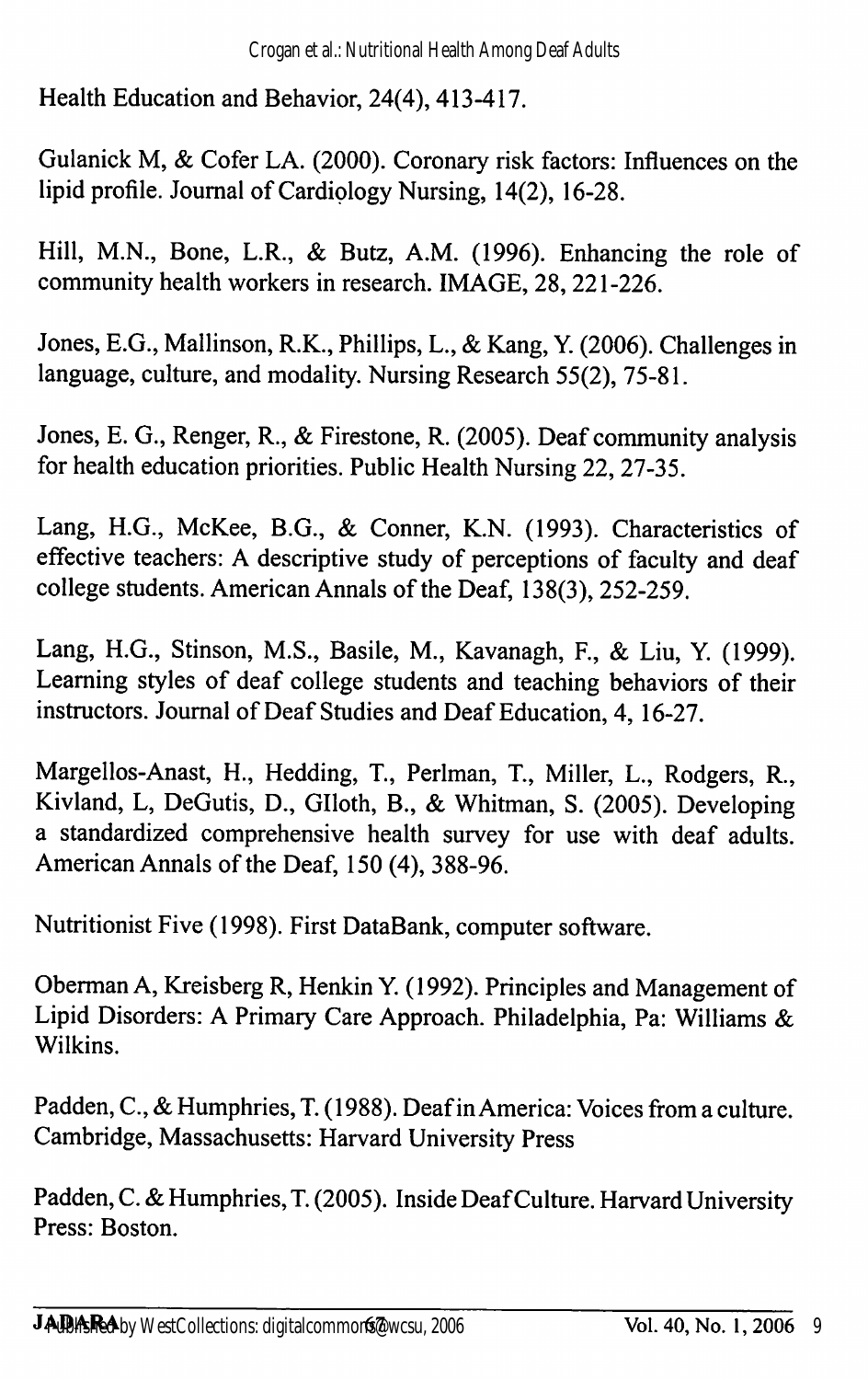Parmenter, K., & Wardle, J. (1999). Development of a general nutrition knowledge questionnaire for adults. European Journal of Clinical Nutrition, 53, 298-308.

Quinn, M.T., & McNabb, W.L. (2001). Training lay health educators to conduct a church-based weight-loss program for African-American women. Diabetes Educator, 27(2), 231-8.

Stebnicki, J.A. M. & Coeling, H.V. (1999). The culture of the Deaf. Journal of Transcultural Nursing, 10(4), 350-357.

The Dietary Guidelines for Americans (2005). U.S. Department of Health and Human Services,

U.S. Department of Agriculture. Available at the following web site; http:// www.healthierus.gov/dietaryguidelines.

Zazove, P., Meador, H. E., Derry, H.A. Gorenglo, D.W. Burdick,S.W. & Saunders,E.W. (2004). Deaf persons and computer use. American Annals of the Deaf. 148(5): 376-84.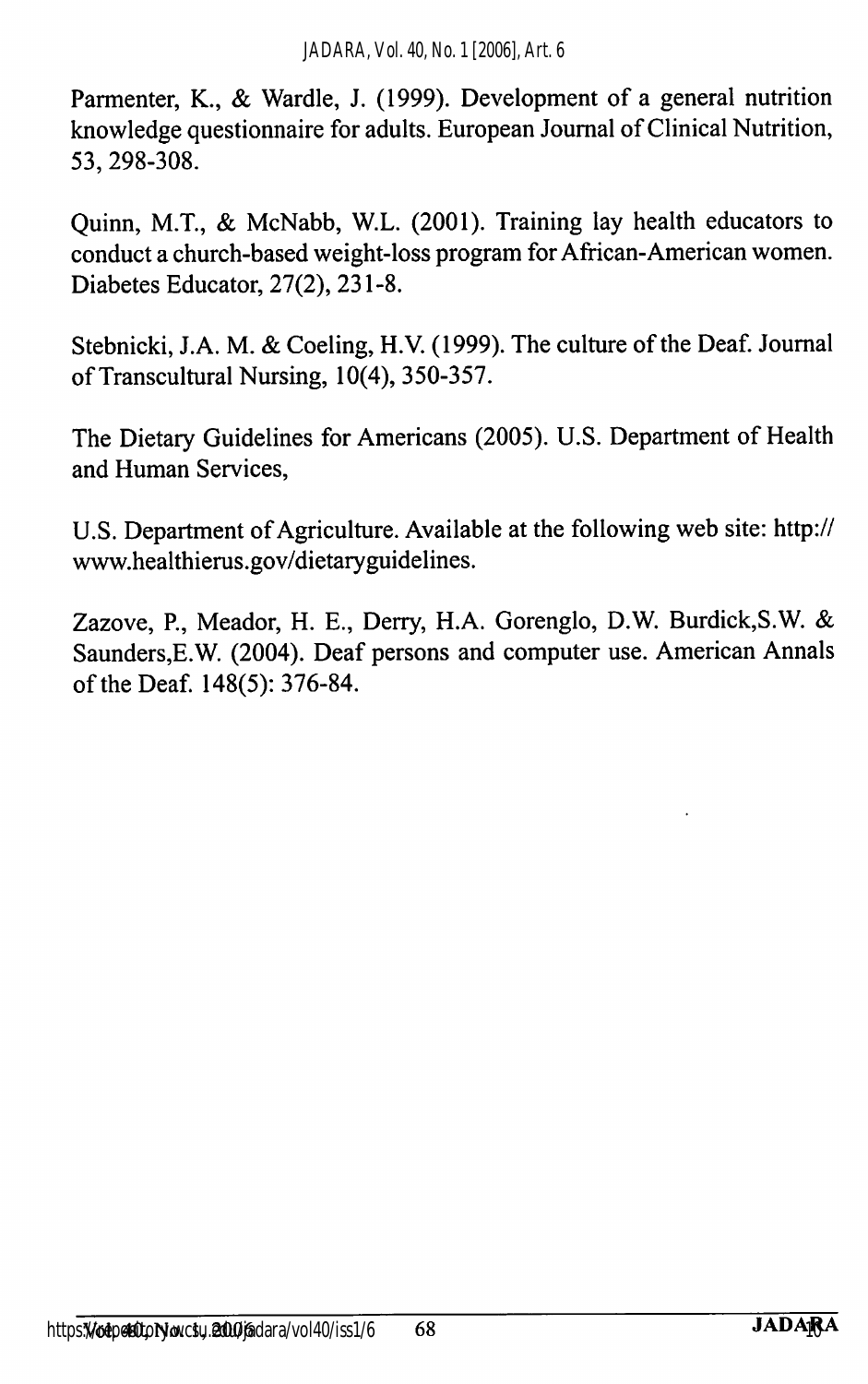Crogan et al.: Nutritional Health Among Deaf Adults

| Variable                | N (%)      |
|-------------------------|------------|
| Gender                  |            |
| Men                     | 19 (33%)   |
| Women                   | 38 (67%)   |
| Age                     |            |
| Adult (18-40)           | 16 (28.1%) |
| Mature Adult (41-65)    | 21 (36.8%) |
| Older (66-90)           | 20 (35.1%) |
| Education               |            |
| Less than high school   | 37 (64.9%) |
| High school-College     | 5(8.8%)    |
| Graduate school         | 11 (19.3%) |
| Not Reported            | $4(7.0\%)$ |
| Ethnicity               |            |
| White                   | 52 (91.2%) |
| Hispanic                | $1(1.8\%)$ |
| African American        | 2(3.5%)    |
| Asian                   | $1(1.8\%)$ |
| Not Reported            | $1(1.8\%)$ |
| <b>Living Situation</b> |            |
| Married/Partnered       | 21 (36.9%) |
| Single                  | 34 (58.6%) |
| Not Reported            | $2(3.5\%)$ |

Table 1: Demographic Characteristics (n=57)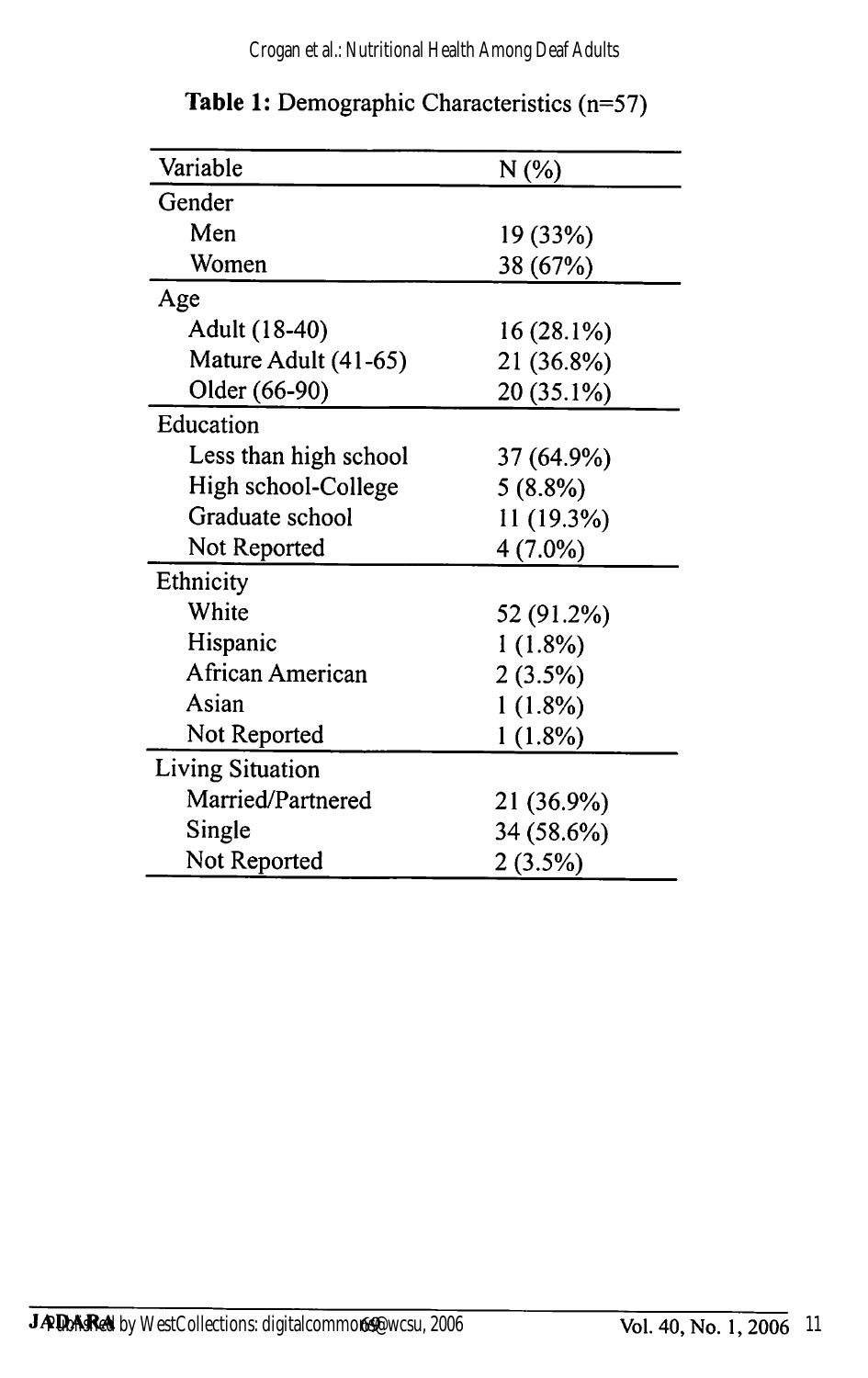|                                         | Mean $(SD)$   | Range         |
|-----------------------------------------|---------------|---------------|
| <b>Eating Pattern</b>                   |               |               |
| Percent of Calories from Total Fat      | 33.10 (8.24)  | 18.23-51.65   |
| Daily Number of Servings of Fruit       | .64(.79)      | $0-4.70$      |
| Daily Number of Servings of Vegetable   | 1.14(1.39)    | $.03 - 9.30$  |
| Daily Total Servings of Fruit/Vegetable | 1.78(1.74)    | $.03 - 10.53$ |
| BMI                                     | 26.90 (5.29)  | 16-38.47      |
| <b>Nutrition Knowledge</b>              |               |               |
| Section B (69 items)                    | 34.77 (8.95)  | 13-54         |
| Section C (10 items)                    | 4.75(1.88)    | $1-9$         |
| Section B+C                             | 39.53 (10.25) | $17-62$       |

#### Table 2: Mean Scores of Nutritional Measures (n=57)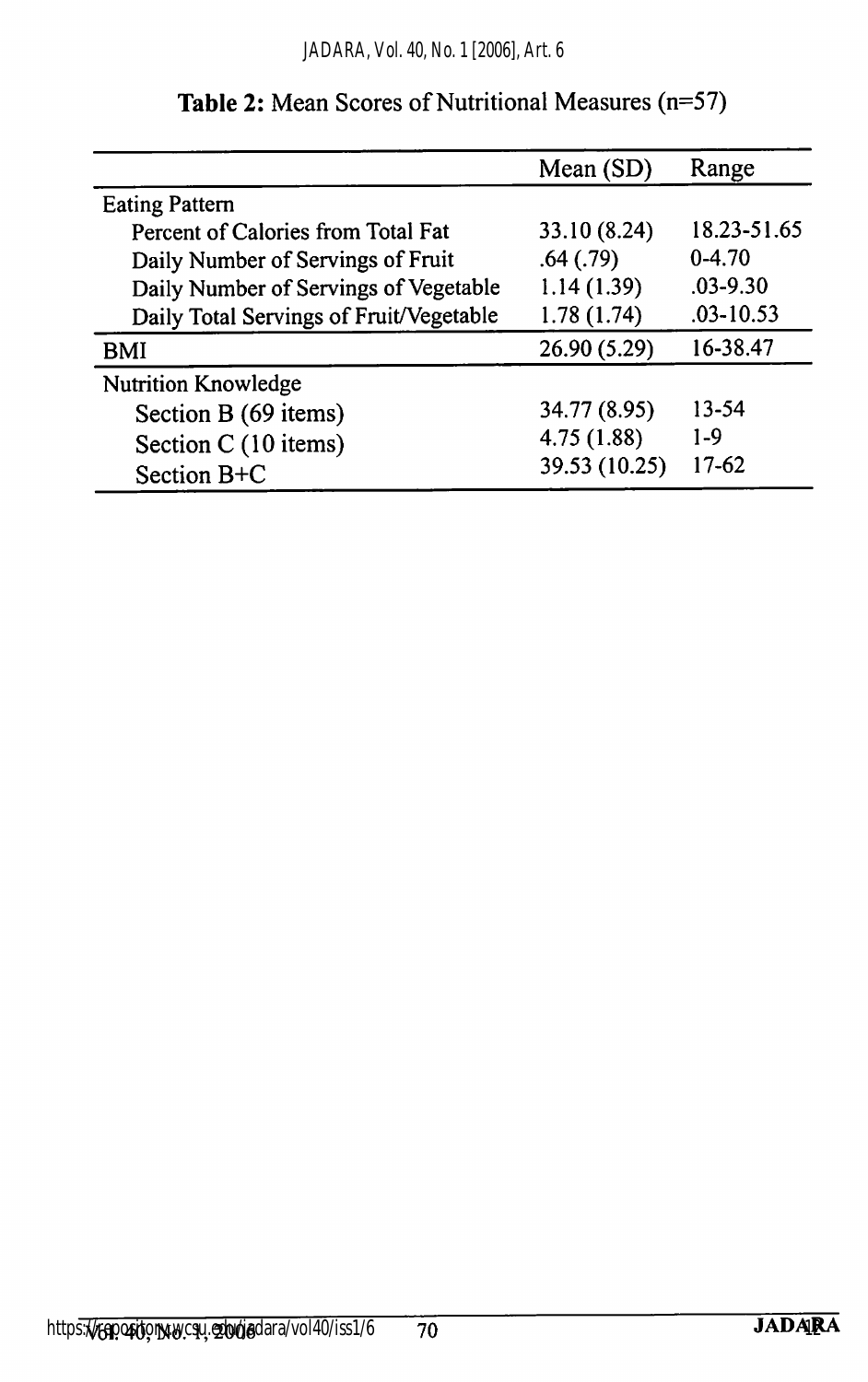| Measures                                    |             | Eating Patterns         |                                                                                     |                                         | BMI                                  |                            | Nutrition Knowledge $r(p)$                           |                                     |
|---------------------------------------------|-------------|-------------------------|-------------------------------------------------------------------------------------|-----------------------------------------|--------------------------------------|----------------------------|------------------------------------------------------|-------------------------------------|
|                                             | % of        | #Fruit                  |                                                                                     | #Total                                  | r (p)                                | Section B                  | Section C                                            | Section                             |
|                                             | Calories    | (d) ı                   | #Veg.<br>r (p)                                                                      | Fruit/Veg                               |                                      | r (p)                      | r (g)                                                | $B + C$                             |
|                                             | r (p)       |                         |                                                                                     | r (p)                                   |                                      |                            |                                                      | r (p)                               |
| Eating Patterns                             |             |                         |                                                                                     |                                         |                                      |                            |                                                      |                                     |
| % of Calories                               |             | $-66(0.63)$             |                                                                                     |                                         | .03(.81)                             | $-24(07)$                  |                                                      | .25(.62)                            |
| #Fruit                                      | $-.66(.63)$ |                         |                                                                                     |                                         |                                      |                            |                                                      |                                     |
| #Vegetable                                  | (88)        | .21(.11)                |                                                                                     | $-01$ (.92)<br>.62* (.00)<br>.90* (.00) |                                      | $.10(0.46)$<br>$.12(0.38)$ |                                                      |                                     |
| #Total Fruit/Veg.                           | $-.01(92)$  | $.62*$                  | $38.87 \pm 0.00$                                                                    |                                         | $-07(.59)$<br>$14(.29)$<br>$08(.55)$ | .14(.30)                   | $-22$ (.10)<br>$32*(02)$<br>$15$ (.28)<br>$26*(.50)$ | $.15(28)$<br>$.13(33)$<br>$.17(20)$ |
|                                             |             | (0.0)                   | $\bar{1}$                                                                           |                                         |                                      |                            |                                                      |                                     |
|                                             |             |                         | $50^*$                                                                              |                                         |                                      |                            |                                                      |                                     |
|                                             |             |                         | (00)                                                                                |                                         |                                      |                            |                                                      |                                     |
| BMI                                         | (03(81)     | .07                     | $\ddot{1}$                                                                          | .08(.55)                                |                                      | $.31*(.02)$                | .02(.87)                                             | (.64)                               |
|                                             |             | (.59)                   | (29)                                                                                |                                         |                                      |                            |                                                      |                                     |
| Nutrition                                   |             |                         |                                                                                     |                                         |                                      |                            |                                                      |                                     |
| Knowledge                                   | $-24(07)$   |                         |                                                                                     |                                         | $31*$                                |                            | $.64*(.00)$                                          |                                     |
| <b>Section B</b>                            | $-22(.10)$  | $10(0.46)$<br>$32*$     |                                                                                     |                                         |                                      |                            |                                                      | $(00^+)$<br>$(00^+)$<br>$(00)$      |
| Section C                                   | $-25(62)$   |                         |                                                                                     | $.14(.30)$<br>$.26*(.50)$<br>$.17(.20)$ |                                      | $.64*(.00)$<br>99* $(.00)$ | $74*(00)$                                            |                                     |
| Section B+C                                 |             | $(0,02)$<br>15 $(0,28)$ | $\frac{2}{3}$ $\frac{2}{3}$ $\frac{2}{3}$ $\frac{2}{3}$ $\frac{2}{3}$ $\frac{2}{3}$ |                                         | $(0,02)$<br>$02(.87)$<br>$28*$       |                            |                                                      |                                     |
|                                             |             |                         |                                                                                     |                                         | (04)                                 |                            |                                                      |                                     |
|                                             |             |                         | (33)                                                                                |                                         |                                      |                            |                                                      |                                     |
| * Significant level at the .05 (two-tailed) |             |                         |                                                                                     |                                         |                                      |                            |                                                      |                                     |

Table 3: Correlations among Nutritional Measures (n=57) Table 3: Correlations among Nutritional Measures (n=57)